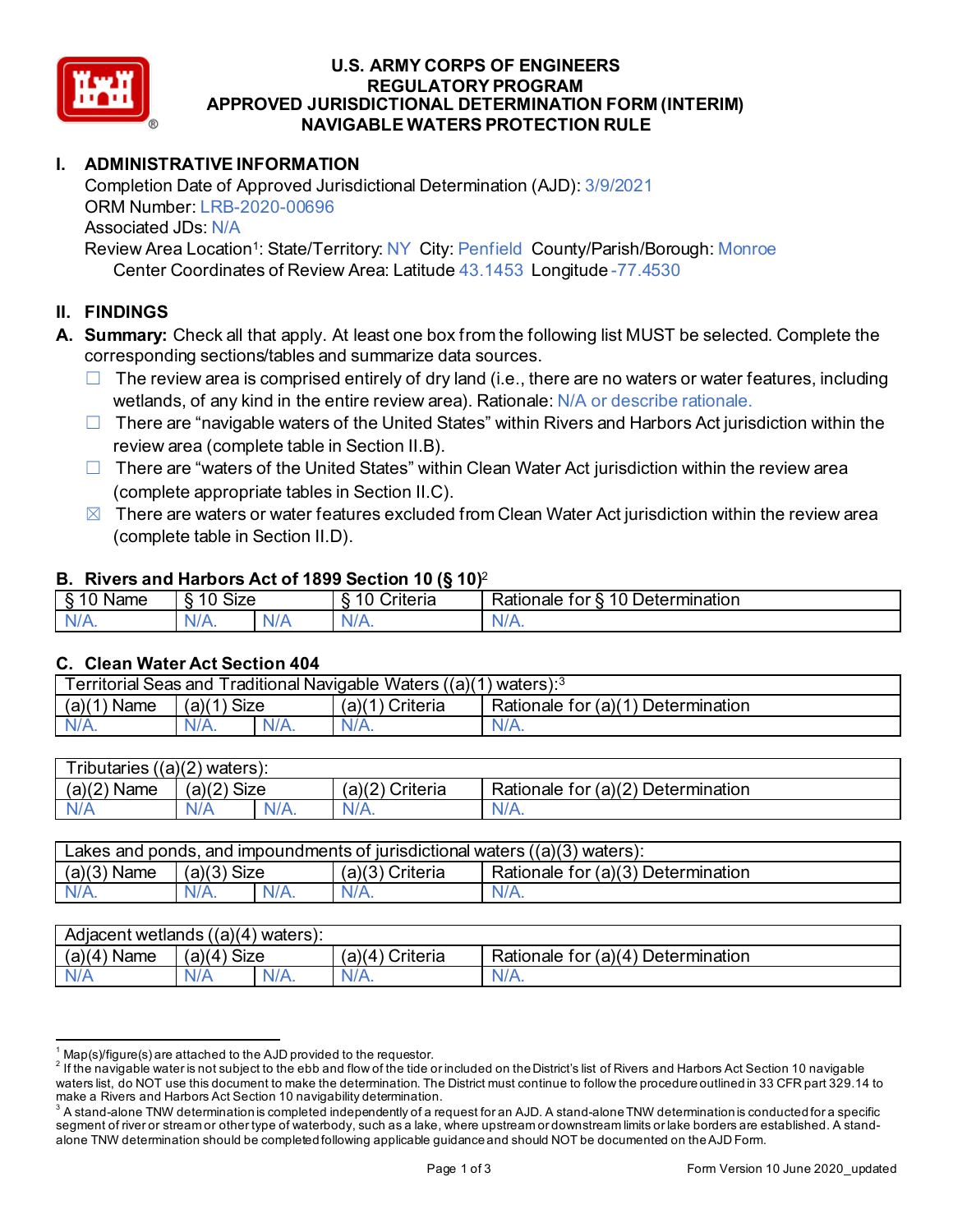

### **U.S. ARMY CORPS OF ENGINEERS REGULATORY PROGRAM APPROVED JURISDICTIONAL DETERMINATION FORM (INTERIM) NAVIGABLE WATERS PROTECTION RULE**

# **D. Excluded Waters or Features**

| Excluded waters $((b)(1) - (b)(12))$ : <sup>4</sup> |                       |                  |                                    |                                                                                                                                                                                                                                                                                                                                                                                                                                                                                                                                                                                                                                                                                                                                                                                                                                                                                                                                                                                                                                                                                                                                                                                                                                                                   |  |
|-----------------------------------------------------|-----------------------|------------------|------------------------------------|-------------------------------------------------------------------------------------------------------------------------------------------------------------------------------------------------------------------------------------------------------------------------------------------------------------------------------------------------------------------------------------------------------------------------------------------------------------------------------------------------------------------------------------------------------------------------------------------------------------------------------------------------------------------------------------------------------------------------------------------------------------------------------------------------------------------------------------------------------------------------------------------------------------------------------------------------------------------------------------------------------------------------------------------------------------------------------------------------------------------------------------------------------------------------------------------------------------------------------------------------------------------|--|
| <b>Exclusion Name</b>                               | <b>Exclusion Size</b> |                  | Exclusion <sup>5</sup>             | Rationale for Exclusion Determination                                                                                                                                                                                                                                                                                                                                                                                                                                                                                                                                                                                                                                                                                                                                                                                                                                                                                                                                                                                                                                                                                                                                                                                                                             |  |
| <b>Wetland A</b>                                    | 0.52                  | $\text{acre}(s)$ | $(b)(1)$ Non-<br>adjacent wetland. | The delineation indicated no drainages or<br>tributaries are within the vicinity of the wetland.<br>The wetland is a shallow surface concave<br>depression that collects water and holds it long<br>enough to provide wetland characteristics but do<br>not drain to any $(a)(1)-(a)(3)$ waters. Photos and<br>aerial imagery included within the delineation<br>report show no natural or artificial barrier<br>between this wetland any tributary, nor were any<br>observed during the site visit. The nearest<br>mapped intermittent stream is about 2,000 feet<br>away and across a few roads and residential<br>developments. The NRCS/USDA Web Soil<br>Survey "Flood Frequency Class" rating is "none"<br>which means flooding is not probable. The<br>chance of flooding is nearly 0 percent in any<br>year. All resources reviewed support the<br>determination that the wetland does not directly<br>abut any $a(1)-a(3)$ waters, is not inundated by<br>any $a(1)$ -a(3) waters in a typical year, is not<br>separated from any a(1)-a(3) waters by a natural<br>barrier, and is not separated from any $a(1)$ - $a(3)$<br>waters by man-made barrier which has an<br>engineered feature that allows water exchange<br>at least once in a typical year. |  |

# **III. SUPPORTING INFORMATION**

- **A. Select/enter all resources** that were used to aid in this determination and attach data/maps to this document and/or references/citations in the administrative record, as appropriate.
	- $\boxtimes$  Information submitted by, or on behalf of, the applicant/consultant: Wetland Delineation Report for Jackson Road Subdivision, submitted in 2020

This information is sufficient for purposes of this AJD. Rationale: The wetland delineation was submitted with accurate and complete data sheets, photographs, NWI and NYSDEC maps, web soil survey and other supporting information.

- $\Box$  Data sheets prepared by the Corps: Title(s) and/or date(s).
- $\boxtimes$  Photographs: Aerial and Other: Provided in the wetland delineation
- $\boxtimes$  Corps site visit(s) conducted on: October 2020
- ☐ Previous Jurisdictional Determinations (AJDs or PJDs): ORM Number(s) and date(s).
- ☐ Antecedent Precipitation Tool: *provide detailed discussion in Section III.B*.
- ☒ USDA NRCS Soil Survey: Monroe County

 $4$  Some excluded waters, such as (b)(2) and (b)(4), may not be specifically identified on the AJD form unless a requestor specifically asks a Corps district to do so. Corps districts may, in case-by-case instances, choose to identify some or all of these waters within the review area.

 $^5$  Because of the broad nature of the (b)(1) exclusion and in an effort to collect data on specific types of waters that would be covered by the (b)(1) exclusion, four sub-categories of (b)(1) exclusions were administratively created for the purposes of the AJD Form. These four sub-categories are not new exclusions, but are simply administrative distinctions and remain (b)(1) exclusions as defined by the NWPR.